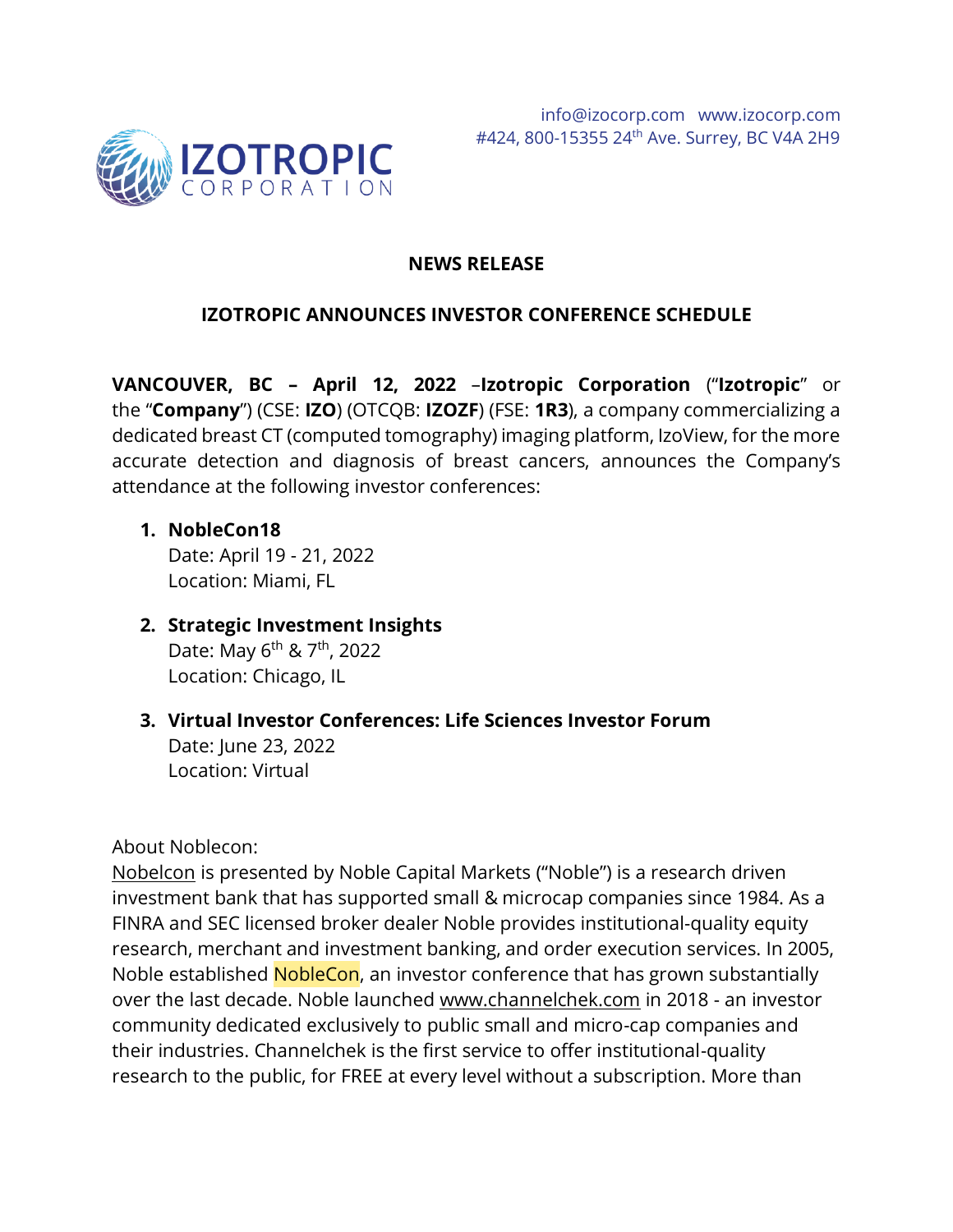6,000 public emerging growth companies are listed on the site, with growing content including research, webcasts, podcasts, and balanced news.

### About Strategic Investment Insights:

[Strategic Investment Insights](https://strategicinvestmentinsights.com/) offers a unique opportunity to present Izotropic to money managers, institutional buyers, as well as retail investors. Chicago is one of the leading financial centers in North America and Strategic Investment Insights provides a portal into this valuable resource. In addition, the conferences vast virtual network exposes Exhibitors to potential shareholders from across North America.

# About Virtual Investor Conferences:

Hosted by OTC Markets, [Virtual Investor Conferences](https://www.virtualinvestorconferences.com/welcome) is the leading proprietary investor conference series that provides an interactive forum for publicly traded companies to seamlessly present directly to investors. Providing a real-time investor engagement solution, VIC is specifically designed to offer companies more efficient investor access. Replicating the components of an on-site investor conference, VIC offers companies enhanced capabilities to connect with investors, schedule targeted one-on-one meetings and enhance their presentations with dynamic video content. Accelerating the next level of investor engagement, Virtual Investor Conferences delivers leading investor communications to a global network of retail and institutional investors.

### **ON BEHALF OF THE COMPANY Dr. John McGraw, CEO**

# **Investor Relations Contact:**

James Berard Email: [jberard@izocorp.com](mailto:jberard@izocorp.com) Cell: 778-228-2314 Toll Free: 1-833-IZOCORP ext.1

**Media Inquiries Contact:** Jaclyn Thast Email: [jaclyn@izocorp.com](mailto:jaclyn@izocorp.com) Toll Free: 1-833-IZOCORP ext.3